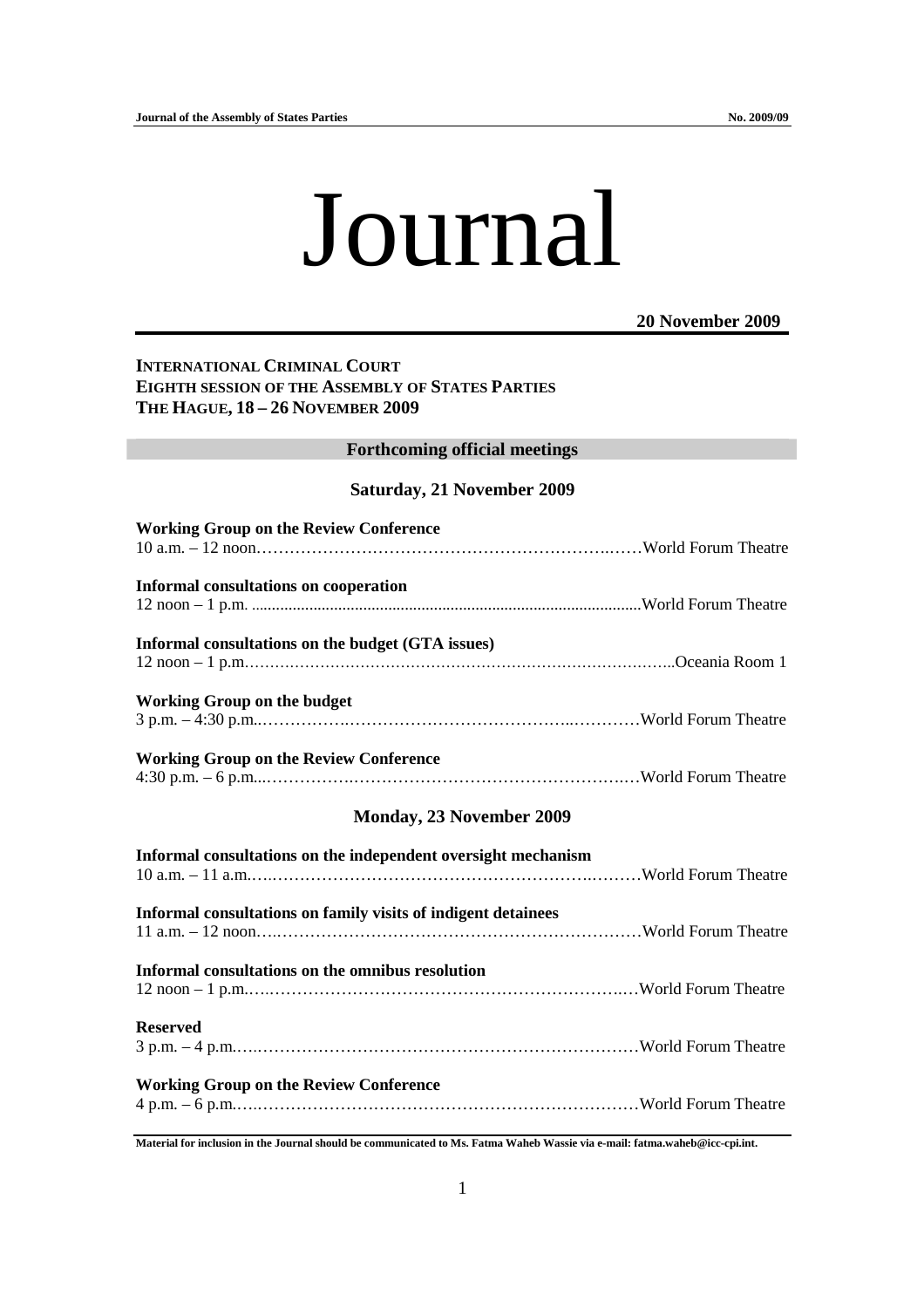# **Tuesday, 24 November 2009**

| <b>Sixth plenary meeting</b><br>Progress report by the coordinators |  |
|---------------------------------------------------------------------|--|
|                                                                     |  |
| <b>Working Group on the Review Conference</b>                       |  |
|                                                                     |  |
| Informal consultations on the omnibus resolution                    |  |
| <b>Working Group on the budget</b>                                  |  |
| <b>Wednesday, 25 November 2009</b>                                  |  |
| Informal consultations on the omnibus resolution                    |  |
|                                                                     |  |
| <b>Credentials Committee</b>                                        |  |
|                                                                     |  |
| <b>Working Group on the Review Conference</b>                       |  |
| <b>Working Group on the Review Conference</b>                       |  |
| <b>Working Group on the budget</b>                                  |  |
|                                                                     |  |
| Thursday, 26 November 2009                                          |  |
| <b>Reserved</b>                                                     |  |
| <b>Reserved</b>                                                     |  |
| <b>Seventh plenary meeting</b>                                      |  |
| - Consideration of reports<br>- Report of the Credentials Committee |  |
| - Oral report of the Rapporteur                                     |  |
| - Adoption of the report<br>- Closure of the session                |  |
|                                                                     |  |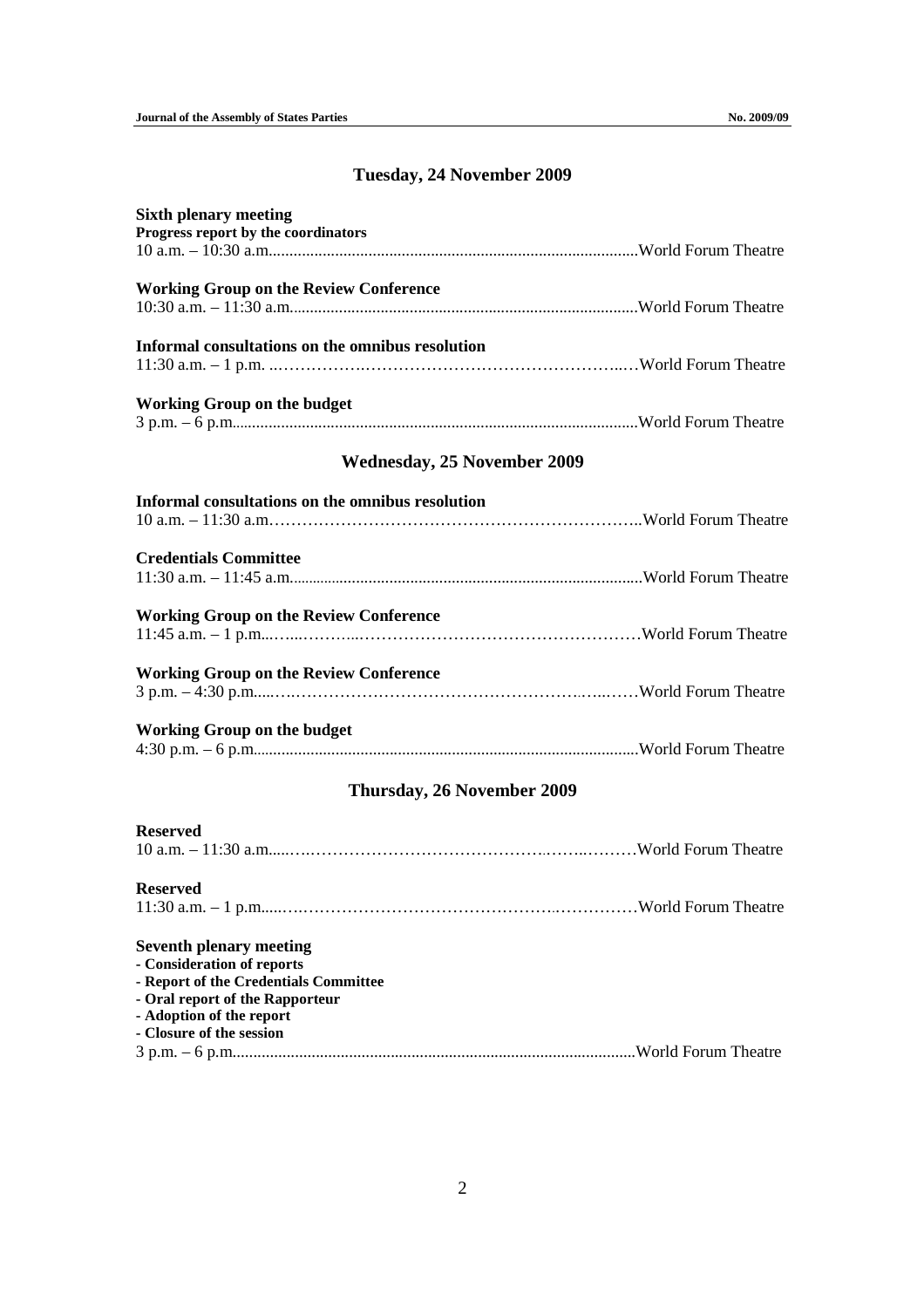#### **Other forthcoming meetings**

#### **Saturday, 21 November 2009**

| EU Presidency coordination meeting on the Assembly of States Parties                                                                                                   |  |  |
|------------------------------------------------------------------------------------------------------------------------------------------------------------------------|--|--|
| <b>CICC</b> meeting with European region Governments                                                                                                                   |  |  |
| <b>CICC</b> meeting with African region Governments                                                                                                                    |  |  |
| <b>CICC</b> meeting with Ibero-American region Governments                                                                                                             |  |  |
| <b>Monday, 23 November 2009</b>                                                                                                                                        |  |  |
| EU Presidency coordination meeting on the Assembly of States Parties                                                                                                   |  |  |
| Visit to the International Criminal Court <sup>1</sup> : Presentation of the Courtroom: the E-Court                                                                    |  |  |
| Panel on the Plan of action for achieving universality and full implementation of the Rome<br>Statute (organized by the Secretariat of the Assembly of States Parties) |  |  |
| Victims' Rights Working Group/CICC meeting with Governments on victims issues (hosted<br>by the Embassy of South Africa)                                               |  |  |
| <b>CICC reception for Governments and NGOs</b>                                                                                                                         |  |  |
| Tuesday, 24 November 2009                                                                                                                                              |  |  |
| EII Dreadeney againstian meeting on the Aggestly of States Darties                                                                                                     |  |  |

| EU Presidency coordination meeting on the Assembly of States Parties |                                                                                          |
|----------------------------------------------------------------------|------------------------------------------------------------------------------------------|
|                                                                      |                                                                                          |
| Chui case                                                            | Visit to the International Criminal Court: Hearing opening statements of the Katanga and |

8:30 a.m. – 11 a.m……..……………………………………………...International Criminal Court

<sup>&</sup>lt;sup>1</sup> Delegates interested in visiting the ICC building are invited to the Court on Monday 23 November 2009, 9:30 – 11:15 a.m. (Presentation of the Courtroom: the E-Court), and on Tuesday 24 November 2009, 8:30 – 11 a.m. and 1:30 – 4 p.m. (Hearing opening statements of the Katanga and Chui case). Delegates are kindly requested to register for the visit at the Registration Desk in the World Forum Convention Center. For all queries, please contact Mr. Patrick Nicolle, Protocol and Events Assistant at the Public Information and Documentation Section of the Court, at +31-(0)646166018. Transportation to and from the Court has been arranged. Busses will be leaving from the main entrance of the World Centrum Convention Center to the Court and returning as scheduled. Delegates wishing to stay longer can return to the World Forum Convention Center via the public transport. Information will be available at the Information Desk of the Court.

 $2$  Stadhouderslaan 43, 2517 HV, The Hague.